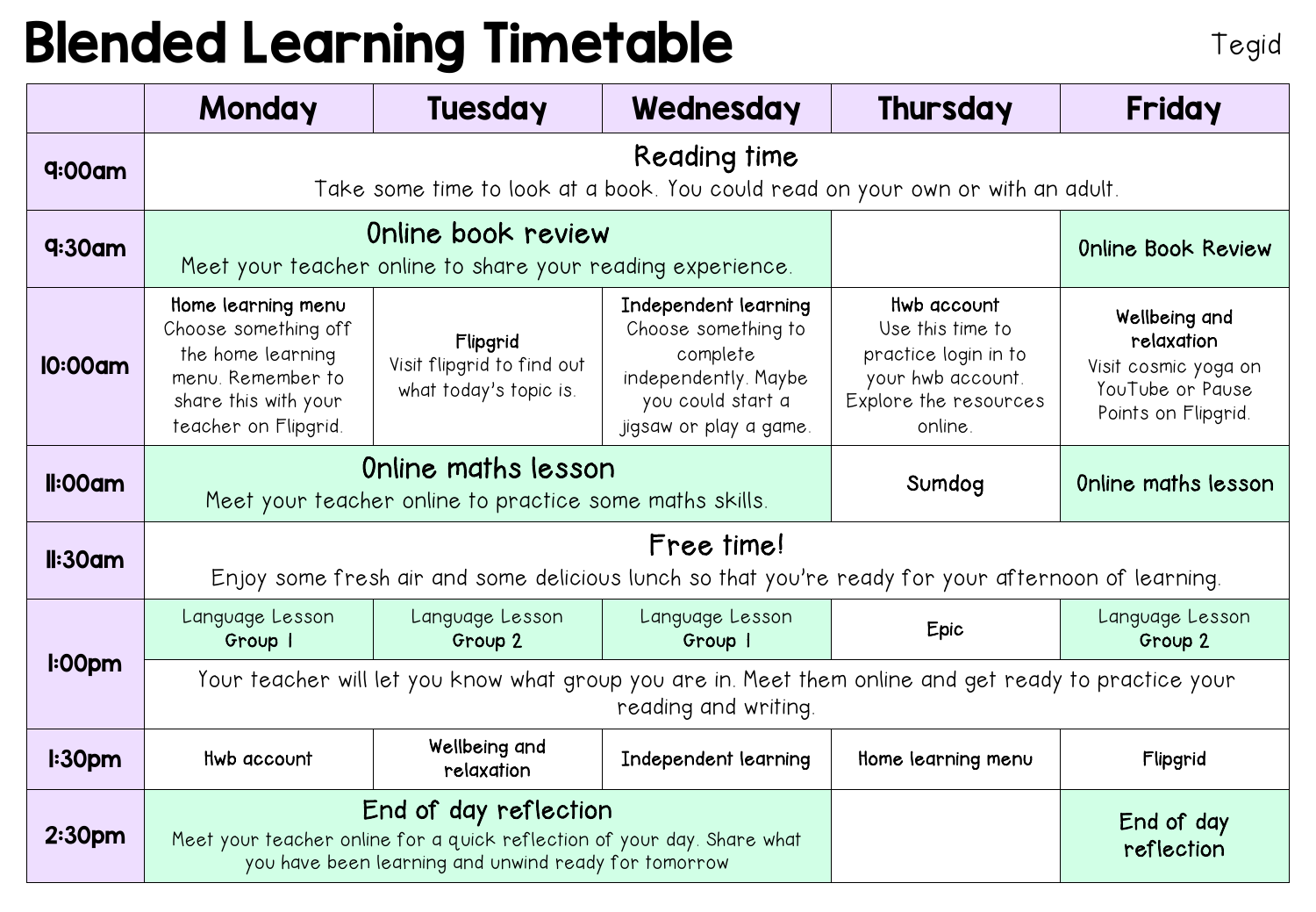## Blended Learning Timetable Gwern

|                     | Monday                                                                                                                                                                                         | <b>Tuesday</b>                                                   | Wednesday                                                                                                                      | Thursday                                                                                                         | Friday                                                                                         |  |
|---------------------|------------------------------------------------------------------------------------------------------------------------------------------------------------------------------------------------|------------------------------------------------------------------|--------------------------------------------------------------------------------------------------------------------------------|------------------------------------------------------------------------------------------------------------------|------------------------------------------------------------------------------------------------|--|
| $q:00$ am           | Take some time to look at a book. You could read on your own or with an adult.                                                                                                                 |                                                                  |                                                                                                                                |                                                                                                                  |                                                                                                |  |
| $q:30$ am           | Home learning menu<br>Choose something off<br>the home learning<br>menu. Remember to<br>share this with your<br>teacher on Flipgrid.                                                           | Flipgrid<br>Visit flipgrid to find out<br>what today's topic is. | Independent learning<br>Choose something to<br>complete<br>independently. Maybe<br>you could start a<br>jigsaw or play a game. | Hwb account<br>Use this time to<br>practice login in to<br>your hwb account.<br>Explore the resources<br>online. | Wellbeing and<br>relaxation<br>Visit cosmic yoga on<br>YouTube or Pause<br>Points on Flipgrid. |  |
| <b>10:30am</b>      | Meet your teacher online to share your reading experience.                                                                                                                                     |                                                                  |                                                                                                                                |                                                                                                                  |                                                                                                |  |
| $II:00$ am          | Free time!<br>Enjoy some fresh air and some delicious lunch so that you're ready for your afternoon of learning.                                                                               |                                                                  |                                                                                                                                |                                                                                                                  |                                                                                                |  |
| 12:30 <sub>pm</sub> | Maths Lesson<br>Group I                                                                                                                                                                        | Maths Lesson<br>Group 2                                          | Maths Lesson<br>Group 3                                                                                                        | Maths Quiz                                                                                                       | Sumdog                                                                                         |  |
| I:00 <sub>pm</sub>  | Language Lesson<br>Group I                                                                                                                                                                     | Language Lesson<br>Group 2                                       | Language Lesson<br>Group                                                                                                       | Language Lesson<br>Group 2                                                                                       | Epic                                                                                           |  |
|                     | Your teacher will let you know which group you are in for maths and language. Meet them on teams and get<br>ready to practice your reading and writing.                                        |                                                                  |                                                                                                                                |                                                                                                                  |                                                                                                |  |
| l:30 <sub>pm</sub>  | Hwb account                                                                                                                                                                                    | Wellbeing and<br>relaxation                                      | Independent learning                                                                                                           | Home learning menu                                                                                               | Flipgrid                                                                                       |  |
| 2:30 <sub>pm</sub>  | Meet your teacher online for a quick reflection of your day. Share what you have been learning and<br>unwind ready for tomorrow. If you don't have enough devices, siblings can join together. |                                                                  |                                                                                                                                |                                                                                                                  |                                                                                                |  |